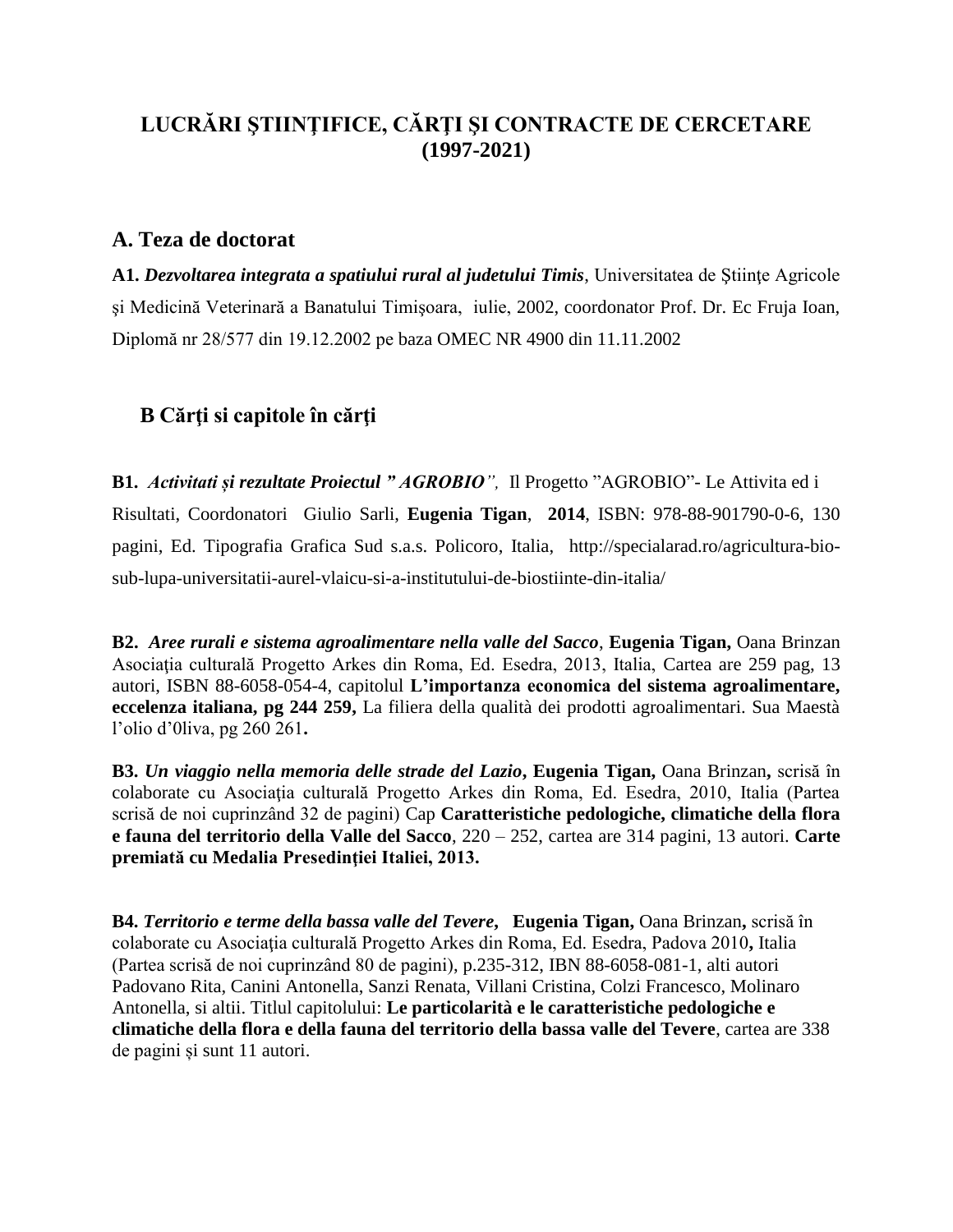*B. Sorgenti e terme della valle del Sacco*, **Eugenia Tigan,** scrisă în colaborate cu Asociaţia culturală Progetto Arkes din Roma, Ed. Esedra, Padova 2009**,** Italia , pg 53 – 83, ISBN 88-6058- 022-6 titlul capitolului: **Caratteristiche pedologiche e climatiche della flora e della fauna del territorio della valle del Sacco.** Cartea are 438 de pagini și sunt 17 autori.

**B6.** *La Storia e l'Economia dell'Alta Valle dell'Aniene – I castelli, le rocche e la natura degli antichi borghi*, **Eugenia Tigan**, scrisa in colaborate cu Asociatia culturala Progetto Arkes din Roma, Ed. Esedra, Padova 2008**,** Italia (Partea scrisa de mine are în total 40 de pagini **și include Calculul Amprentei Ecologice pentru** *ll'Alta Valle dell'Aniene* ).178 – 218 pg. ISBN 88-6058- 088-9, Titlul capitolului: **Caratteristiche pedologiche e climatiche del territorio dell'Alta valle dell'Aniene. L'impronta ecologica dell'Alta Valle dell'Aniene**. Aceasta carte a luat **Mentiune la Premio Roma 2009.** Cartea are 265 de pagini, sunt 5 autori ISBN 88-6058-088-9

*B7. Marketing*", **Eugenia Tigan**, Ed. Universitatii Aurel Vlaicu, **2008**, ISBN 978-973-752-242-

9, Arad, Nr pagini 182.

*B8. Dezvoltarea integrata a spatiului rural al judetului Timis"*, **Eugenia Tigan**, Ed. Eurostampa, **2003** ISBN 973-687-123-1 Timisoara, nr pagini 195.

# **C Lucrări indexate ISI cu factor de impact**

**C1. Eugenia Ţigan**, Oana Brînzan, *Indicators of sustainability – ecological footprint analysis of the Arad county,* Journal of Environmental Protection and Ecology (JEPE), ISSN 1311-5065, vol. 13, No. 2A, 1019 - 1024 (**2012**), Science Citation Index, Impact Factor (2009) = 0.169, **Impact Factor (2010)= 0,178, Impact Factor (2015)= 0,734, 1 citare**

[https://docs.google.com/a/jepe-](https://docs.google.com/a/jepe-journal.info/viewer?a=v&pid=sites&srcid=amVwZS1qb3VybmFsLmluZm98amVwZS1qb3VybmFsfGd4OjJmMjBiNWJiYjNiNDcxN2I)

[journal.info/viewer?a=v&pid=sites&srcid=amVwZS1qb3VybmFsLmluZm98amVwZS1qb3Vy](https://docs.google.com/a/jepe-journal.info/viewer?a=v&pid=sites&srcid=amVwZS1qb3VybmFsLmluZm98amVwZS1qb3VybmFsfGd4OjJmMjBiNWJiYjNiNDcxN2I) [bmFsfGd4OjJmMjBiNWJiYjNiNDcxN2I](https://docs.google.com/a/jepe-journal.info/viewer?a=v&pid=sites&srcid=amVwZS1qb3VybmFsLmluZm98amVwZS1qb3VybmFsfGd4OjJmMjBiNWJiYjNiNDcxN2I)

[http://apps.webofknowledge.com.am.e](http://apps.webofknowledge.com.am.e-nformation.ro/full_record.do?product=WOS&search_mode=GeneralSearch&qid=1&SID=4CorR5EuB25KfUQUIv3&page=1&doc=1)[nformation.ro/full\\_record.do?product=WOS&search\\_mode=GeneralSearch&qid=1&SID=4Cor](http://apps.webofknowledge.com.am.e-nformation.ro/full_record.do?product=WOS&search_mode=GeneralSearch&qid=1&SID=4CorR5EuB25KfUQUIv3&page=1&doc=1) [R5EuB25KfUQUIv3&page=1&doc=1](http://apps.webofknowledge.com.am.e-nformation.ro/full_record.do?product=WOS&search_mode=GeneralSearch&qid=1&SID=4CorR5EuB25KfUQUIv3&page=1&doc=1)

**C2.** Oana Brînzan, **Eugenia Ţigan,** Dana Radu, *Food consumption and sustainability*, Journal of Environmental Protection and Ecology (JEPE), ISSN 1311-5065, book 3, vol. 13 No. 1, 253 -257, (**2012),** Science Citation Index, Impact Factor (2009) = 0.169, Impact Factor (2010)= **0,178, Impact Factor (2015)= 0,734, 2 citari**

[https://23fc9e25-a-b7e9b206-s-sites.googlegroups.com/a/jepe-journal.info/jepe-journal/vol-13](https://23fc9e25-a-b7e9b206-s-sites.googlegroups.com/a/jepe-journal.info/jepe-journal/vol-13-no-1/Full%20paper%20JEPE%2013%2C%20No%201%2C%20253%E2%80%93257%20%282012%29.pdf?attachauth=ANoY7coQk4GDiIpFrYZCodOxsw2RemC_sV6YMZIppSOnxnYxwljcRnq6M3UFAEvyer9Mqim62BTdTXvNotxTxvThiyQEaxJyeeiF8LK6e-XXaTpQAwK4bOspCRQOOSca5fM6xjDrjNgTb64OTsAggfR3WbMAuG108aRoBlhCqwDEd5tjGuqpseymilm51KMAd3FMZi8Gf8nF5NWb4ozBJ1H-ojdxlTIzGHMxGLxy6SdnDiUnnD_a6qFbqqBxG949GlI1Pa-k4FxU-CB2TdWuaTM35suq-G30a70B87cOwimMAJKe3dd-r0o%3D&attredirects=1) [no-](https://23fc9e25-a-b7e9b206-s-sites.googlegroups.com/a/jepe-journal.info/jepe-journal/vol-13-no-1/Full%20paper%20JEPE%2013%2C%20No%201%2C%20253%E2%80%93257%20%282012%29.pdf?attachauth=ANoY7coQk4GDiIpFrYZCodOxsw2RemC_sV6YMZIppSOnxnYxwljcRnq6M3UFAEvyer9Mqim62BTdTXvNotxTxvThiyQEaxJyeeiF8LK6e-XXaTpQAwK4bOspCRQOOSca5fM6xjDrjNgTb64OTsAggfR3WbMAuG108aRoBlhCqwDEd5tjGuqpseymilm51KMAd3FMZi8Gf8nF5NWb4ozBJ1H-ojdxlTIzGHMxGLxy6SdnDiUnnD_a6qFbqqBxG949GlI1Pa-k4FxU-CB2TdWuaTM35suq-G30a70B87cOwimMAJKe3dd-r0o%3D&attredirects=1)

[1/Full%20paper%20JEPE%2013%2C%20No%201%2C%20253%E2%80%93257%20%28201](https://23fc9e25-a-b7e9b206-s-sites.googlegroups.com/a/jepe-journal.info/jepe-journal/vol-13-no-1/Full%20paper%20JEPE%2013%2C%20No%201%2C%20253%E2%80%93257%20%282012%29.pdf?attachauth=ANoY7coQk4GDiIpFrYZCodOxsw2RemC_sV6YMZIppSOnxnYxwljcRnq6M3UFAEvyer9Mqim62BTdTXvNotxTxvThiyQEaxJyeeiF8LK6e-XXaTpQAwK4bOspCRQOOSca5fM6xjDrjNgTb64OTsAggfR3WbMAuG108aRoBlhCqwDEd5tjGuqpseymilm51KMAd3FMZi8Gf8nF5NWb4ozBJ1H-ojdxlTIzGHMxGLxy6SdnDiUnnD_a6qFbqqBxG949GlI1Pa-k4FxU-CB2TdWuaTM35suq-G30a70B87cOwimMAJKe3dd-r0o%3D&attredirects=1) [2%29.pdf?attachauth=ANoY7coQk4GDiIpFrYZCodOxsw2RemC\\_sV6YMZIppSOnxnYxwljc](https://23fc9e25-a-b7e9b206-s-sites.googlegroups.com/a/jepe-journal.info/jepe-journal/vol-13-no-1/Full%20paper%20JEPE%2013%2C%20No%201%2C%20253%E2%80%93257%20%282012%29.pdf?attachauth=ANoY7coQk4GDiIpFrYZCodOxsw2RemC_sV6YMZIppSOnxnYxwljcRnq6M3UFAEvyer9Mqim62BTdTXvNotxTxvThiyQEaxJyeeiF8LK6e-XXaTpQAwK4bOspCRQOOSca5fM6xjDrjNgTb64OTsAggfR3WbMAuG108aRoBlhCqwDEd5tjGuqpseymilm51KMAd3FMZi8Gf8nF5NWb4ozBJ1H-ojdxlTIzGHMxGLxy6SdnDiUnnD_a6qFbqqBxG949GlI1Pa-k4FxU-CB2TdWuaTM35suq-G30a70B87cOwimMAJKe3dd-r0o%3D&attredirects=1) [Rnq6M3UFAEvyer9Mqim62BTdTXvNotxTxvThiyQEaxJyeeiF8LK6e-](https://23fc9e25-a-b7e9b206-s-sites.googlegroups.com/a/jepe-journal.info/jepe-journal/vol-13-no-1/Full%20paper%20JEPE%2013%2C%20No%201%2C%20253%E2%80%93257%20%282012%29.pdf?attachauth=ANoY7coQk4GDiIpFrYZCodOxsw2RemC_sV6YMZIppSOnxnYxwljcRnq6M3UFAEvyer9Mqim62BTdTXvNotxTxvThiyQEaxJyeeiF8LK6e-XXaTpQAwK4bOspCRQOOSca5fM6xjDrjNgTb64OTsAggfR3WbMAuG108aRoBlhCqwDEd5tjGuqpseymilm51KMAd3FMZi8Gf8nF5NWb4ozBJ1H-ojdxlTIzGHMxGLxy6SdnDiUnnD_a6qFbqqBxG949GlI1Pa-k4FxU-CB2TdWuaTM35suq-G30a70B87cOwimMAJKe3dd-r0o%3D&attredirects=1)

[XXaTpQAwK4bOspCRQOOSca5fM6xjDrjNgTb64OTsAggfR3WbMAuG108aRoBlhCqwDE](https://23fc9e25-a-b7e9b206-s-sites.googlegroups.com/a/jepe-journal.info/jepe-journal/vol-13-no-1/Full%20paper%20JEPE%2013%2C%20No%201%2C%20253%E2%80%93257%20%282012%29.pdf?attachauth=ANoY7coQk4GDiIpFrYZCodOxsw2RemC_sV6YMZIppSOnxnYxwljcRnq6M3UFAEvyer9Mqim62BTdTXvNotxTxvThiyQEaxJyeeiF8LK6e-XXaTpQAwK4bOspCRQOOSca5fM6xjDrjNgTb64OTsAggfR3WbMAuG108aRoBlhCqwDEd5tjGuqpseymilm51KMAd3FMZi8Gf8nF5NWb4ozBJ1H-ojdxlTIzGHMxGLxy6SdnDiUnnD_a6qFbqqBxG949GlI1Pa-k4FxU-CB2TdWuaTM35suq-G30a70B87cOwimMAJKe3dd-r0o%3D&attredirects=1)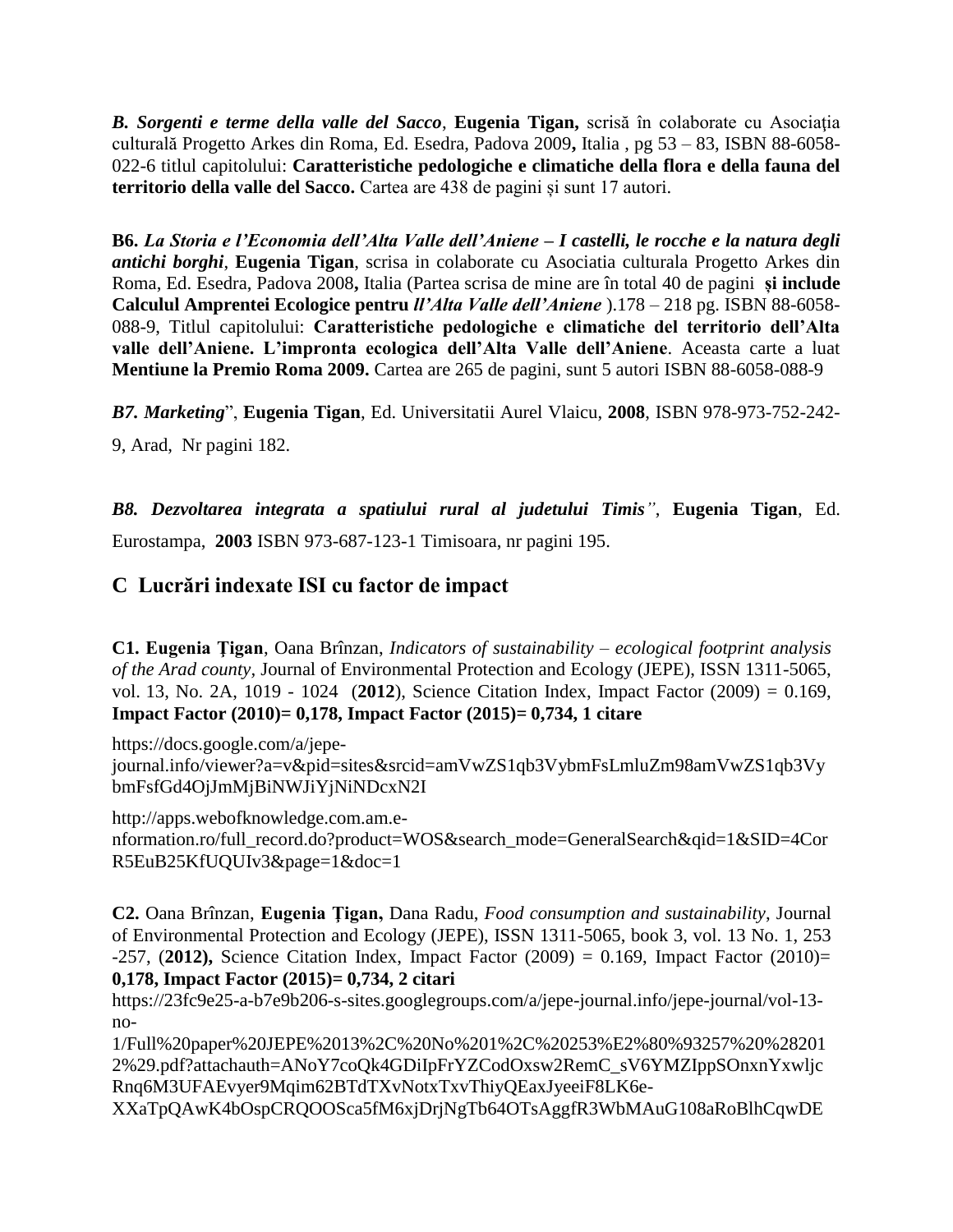[d5tjGuqpseymilm51KMAd3FMZi8Gf8nF5NWb4ozBJ1H](https://23fc9e25-a-b7e9b206-s-sites.googlegroups.com/a/jepe-journal.info/jepe-journal/vol-13-no-1/Full%20paper%20JEPE%2013%2C%20No%201%2C%20253%E2%80%93257%20%282012%29.pdf?attachauth=ANoY7coQk4GDiIpFrYZCodOxsw2RemC_sV6YMZIppSOnxnYxwljcRnq6M3UFAEvyer9Mqim62BTdTXvNotxTxvThiyQEaxJyeeiF8LK6e-XXaTpQAwK4bOspCRQOOSca5fM6xjDrjNgTb64OTsAggfR3WbMAuG108aRoBlhCqwDEd5tjGuqpseymilm51KMAd3FMZi8Gf8nF5NWb4ozBJ1H-ojdxlTIzGHMxGLxy6SdnDiUnnD_a6qFbqqBxG949GlI1Pa-k4FxU-CB2TdWuaTM35suq-G30a70B87cOwimMAJKe3dd-r0o%3D&attredirects=1)[ojdxlTIzGHMxGLxy6SdnDiUnnD\\_a6qFbqqBxG949GlI1Pa-k4FxU-CB2TdWuaTM35suq-](https://23fc9e25-a-b7e9b206-s-sites.googlegroups.com/a/jepe-journal.info/jepe-journal/vol-13-no-1/Full%20paper%20JEPE%2013%2C%20No%201%2C%20253%E2%80%93257%20%282012%29.pdf?attachauth=ANoY7coQk4GDiIpFrYZCodOxsw2RemC_sV6YMZIppSOnxnYxwljcRnq6M3UFAEvyer9Mqim62BTdTXvNotxTxvThiyQEaxJyeeiF8LK6e-XXaTpQAwK4bOspCRQOOSca5fM6xjDrjNgTb64OTsAggfR3WbMAuG108aRoBlhCqwDEd5tjGuqpseymilm51KMAd3FMZi8Gf8nF5NWb4ozBJ1H-ojdxlTIzGHMxGLxy6SdnDiUnnD_a6qFbqqBxG949GlI1Pa-k4FxU-CB2TdWuaTM35suq-G30a70B87cOwimMAJKe3dd-r0o%3D&attredirects=1)[G30a70B87cOwimMAJKe3dd-r0o%3D&attredirects=1](https://23fc9e25-a-b7e9b206-s-sites.googlegroups.com/a/jepe-journal.info/jepe-journal/vol-13-no-1/Full%20paper%20JEPE%2013%2C%20No%201%2C%20253%E2%80%93257%20%282012%29.pdf?attachauth=ANoY7coQk4GDiIpFrYZCodOxsw2RemC_sV6YMZIppSOnxnYxwljcRnq6M3UFAEvyer9Mqim62BTdTXvNotxTxvThiyQEaxJyeeiF8LK6e-XXaTpQAwK4bOspCRQOOSca5fM6xjDrjNgTb64OTsAggfR3WbMAuG108aRoBlhCqwDEd5tjGuqpseymilm51KMAd3FMZi8Gf8nF5NWb4ozBJ1H-ojdxlTIzGHMxGLxy6SdnDiUnnD_a6qFbqqBxG949GlI1Pa-k4FxU-CB2TdWuaTM35suq-G30a70B87cOwimMAJKe3dd-r0o%3D&attredirects=1) [http://apps.webofknowledge.com.am.e](http://apps.webofknowledge.com.am.e-nformation.ro/full_record.do?product=WOS&search_mode=GeneralSearch&qid=40&SID=4CorR5EuB25KfUQUIv3&page=1&doc=6)[nformation.ro/full\\_record.do?product=WOS&search\\_mode=GeneralSearch&qid=40&SID=4C](http://apps.webofknowledge.com.am.e-nformation.ro/full_record.do?product=WOS&search_mode=GeneralSearch&qid=40&SID=4CorR5EuB25KfUQUIv3&page=1&doc=6) [orR5EuB25KfUQUIv3&page=1&doc=6](http://apps.webofknowledge.com.am.e-nformation.ro/full_record.do?product=WOS&search_mode=GeneralSearch&qid=40&SID=4CorR5EuB25KfUQUIv3&page=1&doc=6)

**C3** Oana Brînzan, Marian Drăgoi, Ioan Calinovici, **Eugenia Țigan**, Codruța Teodora Suciu, *Local communities and Mureș floodplain natural park Romania: a common fight against invasive, species*, Environmental Engineering and Management Journal*, March 2020, Vol. 19, No. 3, 417-426 http://www.eemj.icpm.tuiasi.ro/; [http://www.eemj.eu](http://www.eemj.eu/) IF 1,186*,

**C4** Oana Brînzan , Marian Dragoi, Dalia Bociort , **EugeniaTigan**, Nicoleta Mateoc-Sîrb, Monica Lungu, *A Market-Based Economic Instrument to Better Use Water in Agriculture,*

*Sustainability* **2020**, *12*(4),1473; **[https://doi.org/10.3390/su12041473,](https://doi.org/10.3390/su12041473) IF 2,576**

### **C. Lucrări indexate ISI fără factor de impact - PROCEEDINGS**

**C1**. Andreea Lidia Jurjescu, Oana Brînzan, Teodor Mateoc-Sîrb, **Eugenia Țigan**, Dora Orboi, Hunor Vass, Nicoleta Mateoc-Sîrb.

*[Supporting organic agriculture through the 2014-2020 nrdp, measure 11](http://rmee.org/abstracturi/77/06_stud_Articol_542_articol%202%20Jurjescu%20Andreea.pdf)*

**Review of Management & Economic Engineering**.*,* Vol. 19, Nr. 3(77), 2020 *,*pp 380- 388 **ISSN:** 1583-624X *,* **http://rmee.org/**

**C2**. Pangratie Alexandru Octavian, Mateoc Teodor, Csosz Ioan, Brînzan Oana, **Țigan Eugenia,** Mateoc-Sîrb Nicoleta

*Study regarding the development degree of the western region* **LUCRĂRI ȘTIINȚIFICE MANAGEMENT AGRICOL,** SERIA I, VOL.22(2) 2020, pp.86- 93, ISSN 1453-1410,<http://www.lsma.ro/index.php/lsma/article/view/1835>

**C3 Eugenia Tigan,** Simona Gravilas, Oana Brînzan, Monica Lungu, Anda Ioana Milin, *Promoting sustainable development through eco-labelled products, study case for some* 

*consumer products,* 18 International Multidisciplinary Scientific GeoConference **SGEM 2018,**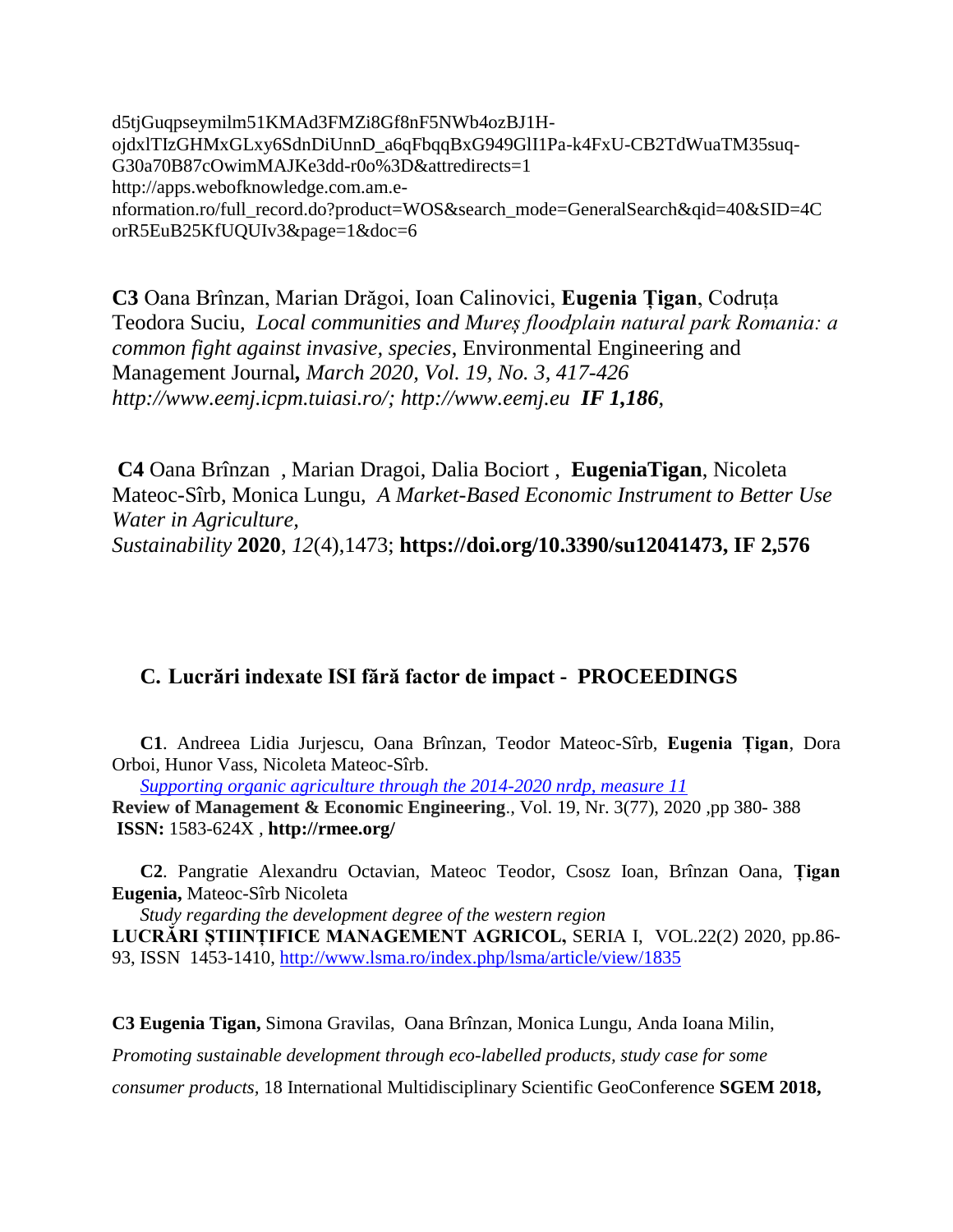Conference proceedings, volume 18, [www.sgemviennagreen.org,](http://www.sgemviennagreen.org/) ISBN 978-619-7408-70-6 / ISSN 1314-2704, 3 – 6 December, **2018**, Book 4 Vol. 3, 91-98pp, DOI: 10.5593/SGEM2018/4.3

**C4**. MILIN Ioana-Anda, MERCE Iuliana Ioana, IANCU Tiberiu, **ȚIGAN Eugenia**, *Current Ways to Measure Tourism Activity,* Proceedings of the international conference on life sciences, 2018, pag.653, ISBN 978-88-85813-24-3

**C5**. Oana Brînzan, **Eugenia Țigan**, Monica Lungu, Simona Crișan Perta, *Meat consume as an indicator of sustainable development. Comparative study in Europe and Romania*, 17 International Multidisciplinary Scientific GeoConference **SGEM 201**7, Bulgaria – under publishing

**C6**. **Eugenia Țigan**, Monica Lungu, Simona Crișan Perta, *Comparative study on consumer preferences for products that support sustainable development*, 17 International Multidisciplinary Scientific GeoConference **SGEM 2017**, Bulgaria – under publishing

**C7. Eugenia Țigan,** Oana Brînzan, Monica Lungu , Anda Ioana Milin*, Case study on people's perceptions of air quality*, 17 International Multidisciplinary Scientific GeoConference **SGEM 2017**, Bulgaria – under publishing

**C8. Eugenia Țigan,** Oana Brînzan, Monica Lungu , Anda Ioana Milin, *Ecolabeling in touristic accommodation structures - an integral part of sustainable management*, 17 International Multidisciplinary Scientific GeoConference **SGEM 2017**, Bulgaria, Doi: 10.5593/Sgem2017/53

**C9. Eugenia Ţigan**, Oana Brînzan, *Analyze results of ecological footprint in Romania west region reveal a negative impact of human activity upon the environment,* 16th International Multidisciplinary Scientific GeoConference **SGEM 2016,** SGEM Vienna GREEN Extended Scientific Sessions, [www.sgemviennagreen.org,](http://www.sgemviennagreen.org/) SGEM2016 Conference Proceedings, ISBN 978-619-7105-82-7 / ISSN 1314-2704, 2 - 5 November, **2016**, Book 4 Vol. 3, 91-98pp, DOI: 10.5593/SGEM2016/HB43/S06.013,

http://apps.webofknowledge.com.am.e-

nformation.ro/full\_record.do?product=WOS&search\_mode=GeneralSearch&qid=32&SID=4Cor R5EuB25KfUQUIv3&page=1&doc=5

# **Lucrări indexate BDI**

**C1.**Andreea Lidia Jurjescu, Oana Brînzan, Teodor Mateoc-Sîrb, **Eugenia Țigan**, Dora Orboi, Hunor Vass, Nicoleta Mateoc-Sîrb.

[Supporting organic agriculture through the 2014-2020 nrdp, measure 11](http://rmee.org/abstracturi/77/06_stud_Articol_542_articol%202%20Jurjescu%20Andreea.pdf)

**Review of Management & Economic Engineering**.*,* Vol. 19, Nr. 3(77), 2020 *,*pp 380- 388 **ISSN:** 1583-624X *,* **http://rmee.org/**

**C2**.Pangratie Alexandru Octavian, Mateoc Teodor, Csosz Ioan, Brînzan Oana, **Țigan Eugenia**, Mateoc-Sîrb Nicoleta

*Study regarding the development degree of the western region*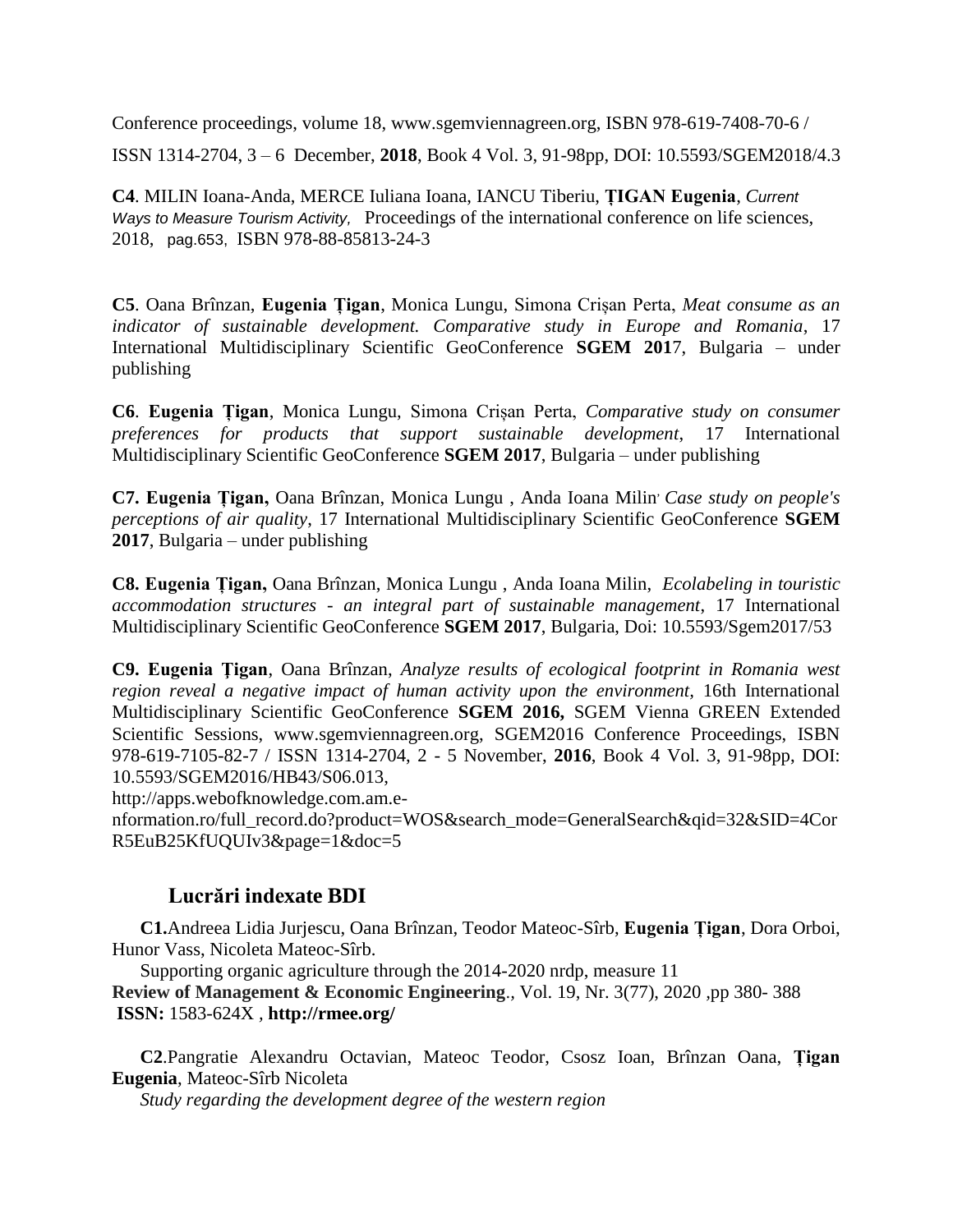**LUCRĂRI ȘTIINȚIFICE MANAGEMENT AGRICOL,** SERIA I, VOL.22(2) 2020, pp.86- 93, ISSN 1453-1410 <http://www.lsma.ro/index.php/lsma/article/view/1835>

**C3** Cağlar Gokirmakli, Mustafa Bayram, **Eugenia Tigan**, *Behaviours of consumers on eu ecolabel: a case study for romanian consumers*, 2017, Bulgarian Journal of Agricultural Science, Agricultural Academy, 23 (No 3) 2017, 000–000.

**C4.Eugenia Tigan**, Oana Brinzan Environmental Impact Assessment by European common indicators. Case Study: Analysis of satisfaction of the basic services at local level" Journal of Global Conference on Environmental Studies (CENVISU-2014),**2014**, Vol 3, pg 151 – 157, Sapienza University, Faculty of Economics, Rome – Italy <http://citeweb.info/20142089025>

**C5. Eugenia Tigan**, Oana Brinzan, Environmental Impact Assessment by European Common Indicators. Case Study: Analysis of products that promote sustainable development at local level Journal of Global Conference on Environmental Studies (CENVISU-2014), **2014**, Vol 3 142 150, Sapienza University, Faculty of Economics, Rome – Italy <http://citeweb.info/20141590534>

**C6**.Gavrilă-Ardelean*,* Mihaela, **Țigan, Eugenia, 2014,** *Consumer Perception Of Arad From Products That Promote Sustainable Development,* Revista Agora, Vol. VIII, Nr.1, Editura Universității "Aurel Vlaicu" Arad, ISSN (online) 2247 – 2401, pg. 29-37, indexata DOAJ, EBSCO,<http://www.uav.ro/files/agora/Agora%20VIII%201.pdf>

**C7**. Oana Brînzan, **Eugenia Țigan***, Hazards management for traditional food products*, Universitatea de Ştiinţe Agricole şi Medicină Veterinară a Banatului Timişoara, **2013**, Lucrări Ştinţifice Seria I, Vol. XV (2), p.122-125 , ISSN 1453-1410, EBSCO, CABI Full Text. <http://lsma.ro/index.php/lsma/article/view/303> <https://core.ac.uk/display/27640402> INDEXAT în DOAJ, EBSCO, INDEXCOPERNICUS, CABI Full Text

**C8.** Oana Brînzan, **Eugenia Țigan***, [Hazard management for food products](http://lsma.ro/index.php/lsma/article/view/301)*, Universitatea de Ştiinţe Agricole şi Medicină Veterinară a Banatului Timişoara, **2013**, Lucrări Ştinţifice Seria I, Vol. XV (2), p.118-121 , ISSN 1453-1410, EBSCO, CABI Full Text. <http://lsma.ro/index.php/lsma/article/view/301> INDEXAT în DOAJ, EBSCO, INDEXCOPERNICUS, CABI Full Text

**C9. Eugenia Țigan**, Oana Brînzan*, [Aspects of communication management in rural tourism and](http://lsma.ro/index.php/lsma/article/view/299)  [agrotourism](http://lsma.ro/index.php/lsma/article/view/299)*, Universitatea de Stiințe Agricole și Medicină Veterinară a Banatului Timișoara, **2013,** Lucrări Ştinţifice Seria I, Vol. XV (2), p.114-117 , ISSN 1453-1410, EBSCO, CABI Full Text[.http://lsma.ro/index.php/lsma/article/view/299](http://lsma.ro/index.php/lsma/article/view/299) <http://citeweb.info/20132080486> INDEXAT în DOAJ, EBSCO, INDEXCOPERNICUS, CABI Full Text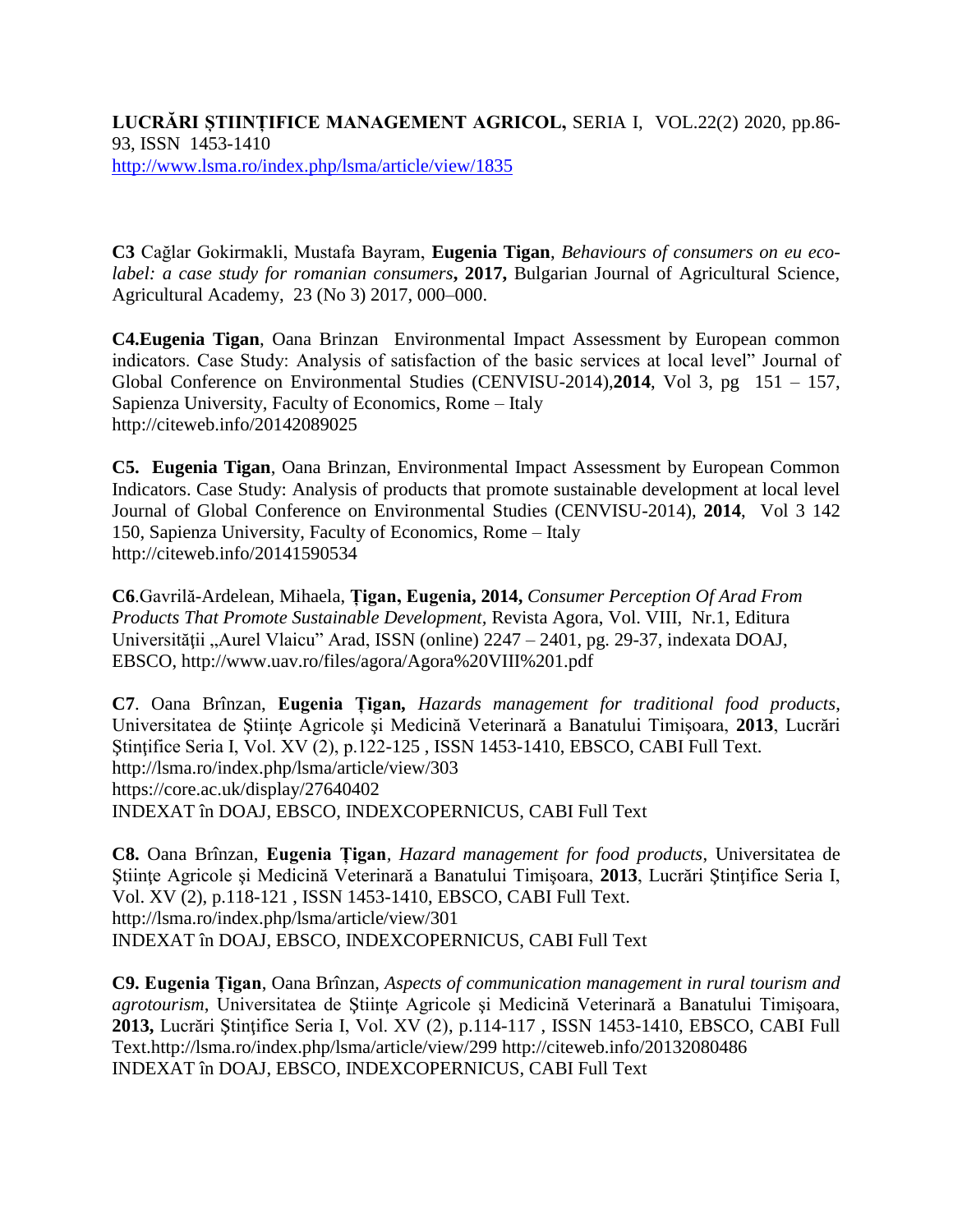**C10. Eugenia Țigan**, Oana Brînzan*, [Features of human resource management in rural tourism](http://lsma.ro/index.php/lsma/article/view/297)*  [establishments](http://lsma.ro/index.php/lsma/article/view/297), Universitatea de Stiințe Agricole și Medicină Veterinară a Banatului Timișoara, **2013,** Lucrări Ştinţifice Seria I, Vol. XV (2), p.108-113 , ISSN 1453-1410 <http://lsma.ro/index.php/lsma/article/view/297> <http://citeweb.info/20133290416> INDEXAT în DOAJ, EBSCO, INDEXCOPERNICUS, CABI Full Text

**C11** Eduardo Maria Piccirilli, **Eugenia Ţigan** - From the European Union to Euroland - Historical, Fiscal and Political Aspects, Journal of Economics and Business Research, ISSN: 2068 - 3537, E –ISSN (online) 2069 –9476, ISSN –L = 2068 –3537 Year XIX, No. 2**, 2013**, pp. 18-33 Indexată DOAJ si EBSCO, [http://uav.ro/files/jebr/JEBR\\_2\\_2013.pdf](http://uav.ro/files/jebr/JEBR_2_2013.pdf)

**C12**. Oana Brînzan, **Eugenia Ţigan,** Claudia Muresan, Sabin Chiş, *Romanian local food qualification for rural development perspectives,* Buletinul USAMV-CN, 68 (2), **2011** , p.8-13, ISSN 1843-5246, Universitatea de Ştiinţe Agricole si Medicina Veterinară Cluj-Napoca <http://journals.usamvcluj.ro/index.php/agriculture/article/view/6516/5811>

**C13.** Oana Brînzan, Claudia Muresan, **Eugenia Ţigan,** *Food Safety Management for Primary Food Production,* Buletinul USAMV-CN, 67 (2), **2010** , p.192-197, ISSN 1843-5246, Universitatea de Ştiinţe Agricole si Medicina Veterinară Cluj-Napoca <http://journals.usamvcluj.ro/index.php/agriculture/article/view/5061/4926>

**C14**. Oana Brînzan, **Eugenia Ţigan,** *How life cycle assessment encourage local food production and consumption*,, International Scientific Symposium, Management and rural development, Timisoara **2009**, Lucrari stiintifice, Seria I, Vol XV (2), 2009, p.563-568, ISSN 1453-1410 [http://www.usab-tm.ro/pdf/2009/xi2/management09\\_84.pdf](http://www.usab-tm.ro/pdf/2009/xi2/management09_84.pdf) <http://agris.fao.org/agris-search/search.do?recordID=DJ2012045910> INDEXAT în DOAJ, EBSCO, INDEXCOPERNICUS

**C15. Eugenia Ţigan,** Oana Brînzan, Silvia Vlad, *The orientation of marketing strategies to the social sphere, Study case,* International Scientific Symposium, Management and rural development, Timisoara **2009**, Lucrari stiintifice, Seria I, Vol XV (2), 2009, p.559-562, ISSN 1453-1410

[http://www.usab-tm.ro/pdf/2009/xi2/management09\\_83.pdf](http://www.usab-tm.ro/pdf/2009/xi2/management09_83.pdf) <http://agris.fao.org/agris-search/search.do?recordID=DJ2012045909> INDEXAT în DOAJ, EBSCO, INDEXCOPERNICUS

**C16.** Oana Brînzan, **Eugenia Ţigan**, *How sustainable in food consumption in Romania,* Buletinul USAMV-CN, 66 (2), **2009** , p.24-26, ISSN 1843-5246, Universitatea de Ştiinţe Agricole si Medicina Veterinară Cluj-Napoca <http://journals.usamvcluj.ro/index.php/agriculture/article/view/3719/3449>

**C17**. Luiela Magdalena Csorba, Oana Brînzan, **Eugenia Ţigan,** *Sustainable strategy for a contemporary economic development*, Universitatea de Ştiinţe Agricole şi Medicină Veterinară a Banatului Timişoara, **2008,** Lucrări Ştinţifice Seria I, Vol. X (1), p.275-282, ISSN 1453-1410 [http://www.usab-tm.ro/pdf/2008/x1/dezv\\_rurala08\\_32.pdf](http://www.usab-tm.ro/pdf/2008/x1/dezv_rurala08_32.pdf) INDEXAT în DOAJ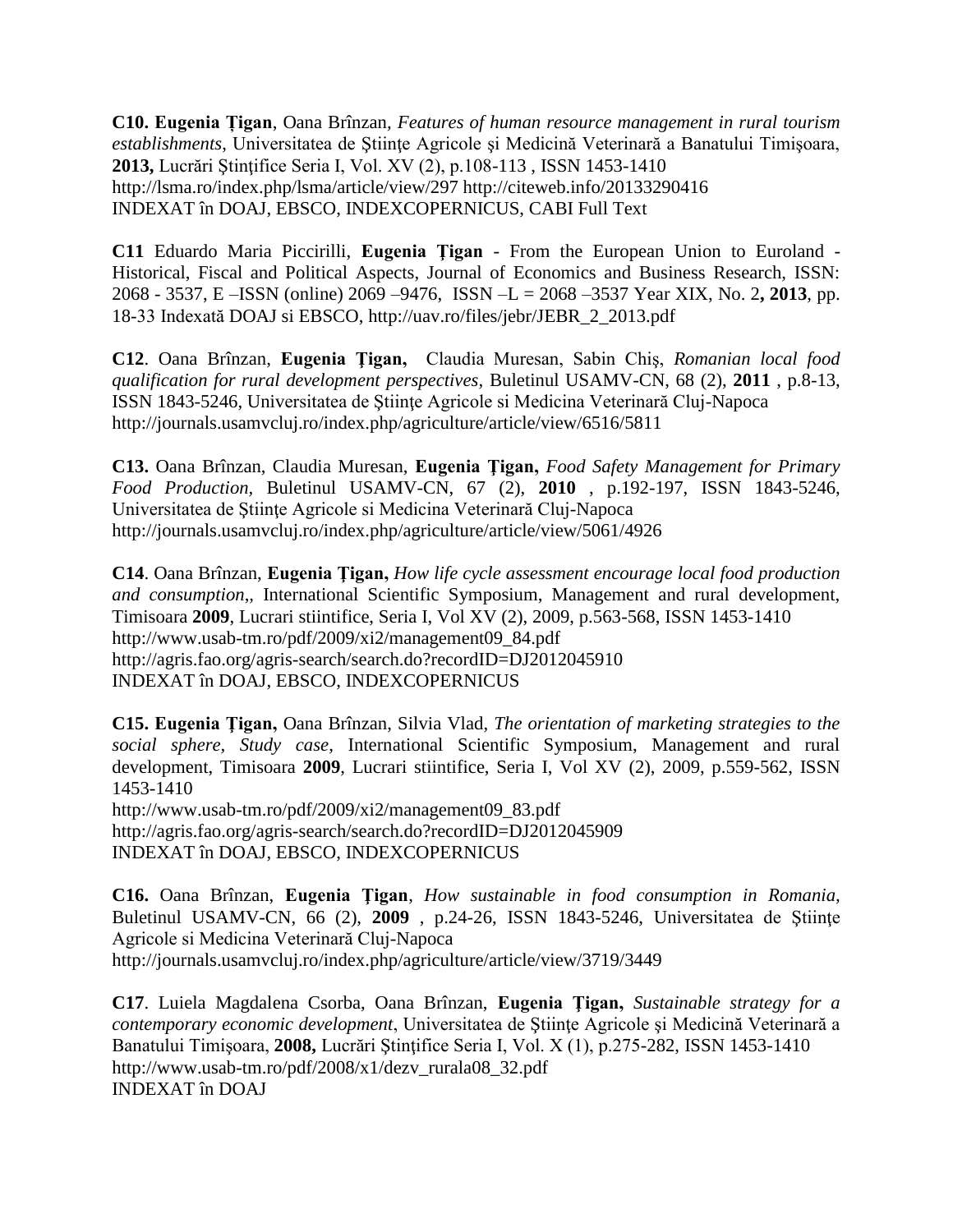**C18 Eugenia Tigan** "*The marketing of relation with the clients*" Universitatea de Ştiințe Agricole şi Medicină Veterinară a Banatului Timişoara, Facultatae de management Agricol, Lucrări Ştiinţifice, Seria I, Vol. X, (2), ISSN 1453 – 1410, **2008 Indexata DOAJ** [http://www.usab-tm.ro/pdf/2008/x2/management08\\_59.pdf](http://www.usab-tm.ro/pdf/2008/x2/management08_59.pdf)

**C19. Eugenia Ţigan,** Silvia Vlad, "*SWOT analyse of the rural space from 5 west region",* Universitatea de Ştiinţe Agricole şi Medicină Veterinară a Banatului Timişoara, Facultatae de Management Agricol, Lucrări Ştiinţifice, Seria I, Vol. X, (2), ISSN 1453 – 1410, **2008, Indexata DOAJ,** [http://www.usab-tm.ro/pdf/2008/x2/management08\\_60.pdf](http://www.usab-tm.ro/pdf/2008/x2/management08_60.pdf)

**C20. Eugenia Tigan,** Oana Brinzan**,** *Ecological Footprint Study Case – Arad County In Regional Development Context,* 21 - 24 September **2006,** Iaşi, Romania, Environmnetal Egineering and Management Journal, Vol. 5, No 4. p. 793 – 799, ISSN 1582-9596 [http://omicron.ch.tuiasi.ro/EEMJ/pdfs/vol5/no4/24\\_Oana%20Brinzan.pdf](http://omicron.ch.tuiasi.ro/EEMJ/pdfs/vol5/no4/24_Oana%20Brinzan.pdf)

**C21.** Oana Brînzan, **Eugenia Ţigan**, L. Hălmăgean, *Environmental monitoring through ecological footprint*, Environmnetal Egineering and Management Journal, "Gh. Asachi" Technical University of Iaşi, June **2005***, Vol. 4, No.2,* p. 229-236, ISSN 1582-9596, [http://omicron.ch.tuiasi.ro/EEMJ/pdfs/vol4/no2/16\\_Branzan%20Oana.pdf](http://omicron.ch.tuiasi.ro/EEMJ/pdfs/vol4/no2/16_Branzan%20Oana.pdf) Indexat in ProQuest, EBSCO Database, Chemical Abstracts Service/SciFinder (ACS) vxz

# **Lucrări științifice susținute la conferințe internaționale**

**D1. Oana Brînzan,** Eugenia Țigan , *Saving resources through circular economy. waste recycling in romania and in west region of România,* International Symposium Research and Education in Innovation Era, 8- 10. December . **2016** Arad

**D2. Eugenia Tigan,** Oana Brinzan, *Eticheta ecologica - mijloc de comunicare la nivel european*, Comunicare si Cultură În Romania Europeană, vol. I**, 2012**, Timisoara

**D3Țigan Eugenia,** Brînzan Oana *Support sustainable development at local level, by consuming organic and eco-labeled products*, International Symposium Research and Education in Innovation Era, 8- 10. December . **2012** Arad

**D4**. Oana Brînzan, Claudia Muresan, **Eugenia Tigan,** *Romanian food safety legislation, XVI international Ecoconference, 22-25 September 2010, Proceeding,* Novi Sad, **2010**, p.463 – 466, ISBN 978-86-83177-41-7

**D5. Eugenia Ţigan,** Oana Brînzan, *Indicators of sustainability – ecological footprint analysis of the Arad county,* Book of Abstracts, International U.A.B. – B. E.N.A. Conference,Management and sustainable protection of the environment, Alba Iulia, Romania, May 6-7th, **2009**, p. 84-85, ISBN 978-973-1890-30-2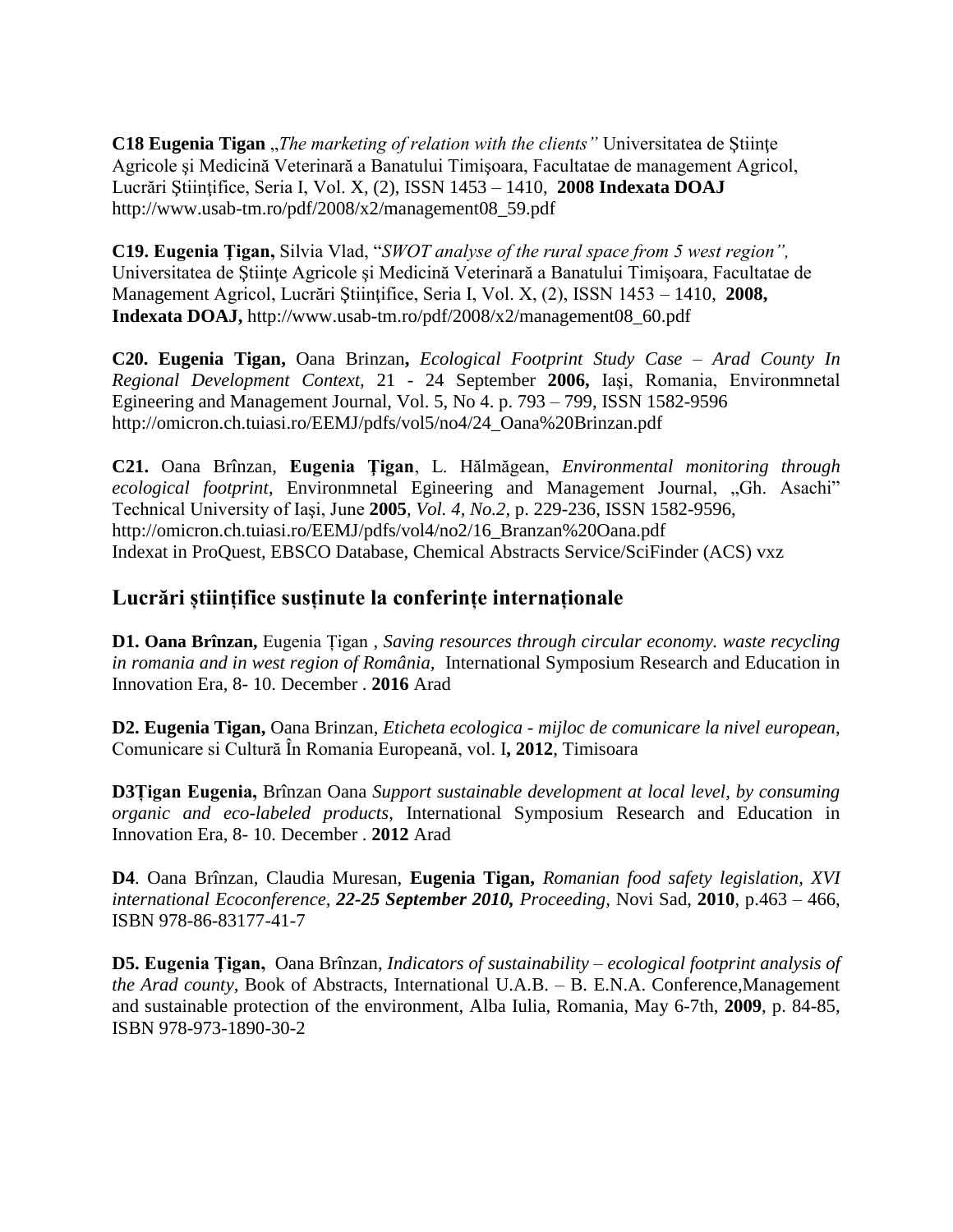**D6 Eugenia Tigan** "*The marketing of relation with the clients*" Universitatea de Stiinte Agricole şi Medicină Veterinară a Banatului Timişoara, Facultatae de management Agricol, Lucrări Ştiinţifice, Seria I, Vol. X, (2), ISSN 1453 – 1410, **2008**

**D7** Oana Brînzan; **Eugenia Ţigan,** *Environmnetal protection, an important component of rural development***,** Universitatea de Ştiinţe Agricole şi Medicină Veterinară a Banatului Timişoara, Facultatae de management Agricol, Lucrări Ştiinţifice, Seria I, Vol. VIII, **2007**, p. 133 - 140, ISSN 1453-1410

**D8** Oana Brînzan; **Eugenia Ţigan**, *Socio-economic structure of rural localities from boundary area of Natural Park Mures Meadow***,** Universitatea de Ştiinţe Agricole şi Medicină Veterinară a Banatului Timişoara, Facultatea de management Agricol, Lucrări Ştiinţifice, Seria I, Vol. VIII, **2007**, p. 140 - 148, ISSN 1453-1410

**D9.** Oana Brînzan, **Eugenia Ţigan**, Dana Radu, *Food consumption and sustainability*, Book of Abstracts, International U.A.B. – B. E.N.A. Conference, Management and sustainable protection of the environment, Alba Iulia, Romania, May 6-7th, **2009**, p. 264, ISBN 978-973-1890-30-2

**D10.** Oana Brînzan**, Eugenia Tigan**, *Ecological footprint – the result of human activity upon environmnet*, The Third International Conference "Ecoogical Chemistry",Latest Advances,Book of Proceedings, Chişinău, Moldova, **2005**, ISBN 9975-62-134-1, 738- 743

**D11.** Oana Brînzan, **Eugenia Ţigan**, Lucian Hălmăgean, *Amprenta ecologică – metodă de reducere a impactului omului asupra Terrei*, Mediul şi Industria – Simpozionul Internaţional Mediul şi Industria, volumul I, Bucureşti, **2003**, p. 161-167, ISBN 973-86587-0-5, 973-86587-1

**D12 Eugenia Tigan**, Ioana Anda Milin, *Amprenta ecologica a Regiunii 5 Vest – in context europrean*, Lucrări ştiinţifice, ale Facultatii de Stiinte Economice Tibiscus, **2005,** Timișoara

### **Lucrări susținute la conferințe naționale**

**Vn1 Eugenia Ţigan**, Oana Brînzan**,** *Ecological Footprint For V West Region Amprenta Ecologică Pentru Regiunea V Vest,* Simpozion Ştiinţific Management şi Dezvoltare rurală, Universitatea de Stiințe Agricole și Medicină Veterinară a Banatului Timișoara, Lucrări Ştiinţifice, Seria I, Vol. VIII, **2005**. p.299-304, ISSN 1453-1410

**Vn2 Eugenia Ţigan**, *Actorii sociali ai spaţiului rural*, Lucrări ştiinţifice, Management Agricol Timişoara, Seria I, vol. III, 2001.

**Vn3** Ciprian Coteţ, Vasile Gherhes, **Eugenia Ţigan**, Elena Tonea, *Profilul socio-demografic al studenţilor la Management Agricol*, Lucrări ştiinţifice, Management AgricolTimişoara, Seria I, vol. II, **2000,** ISSN 1453'1410.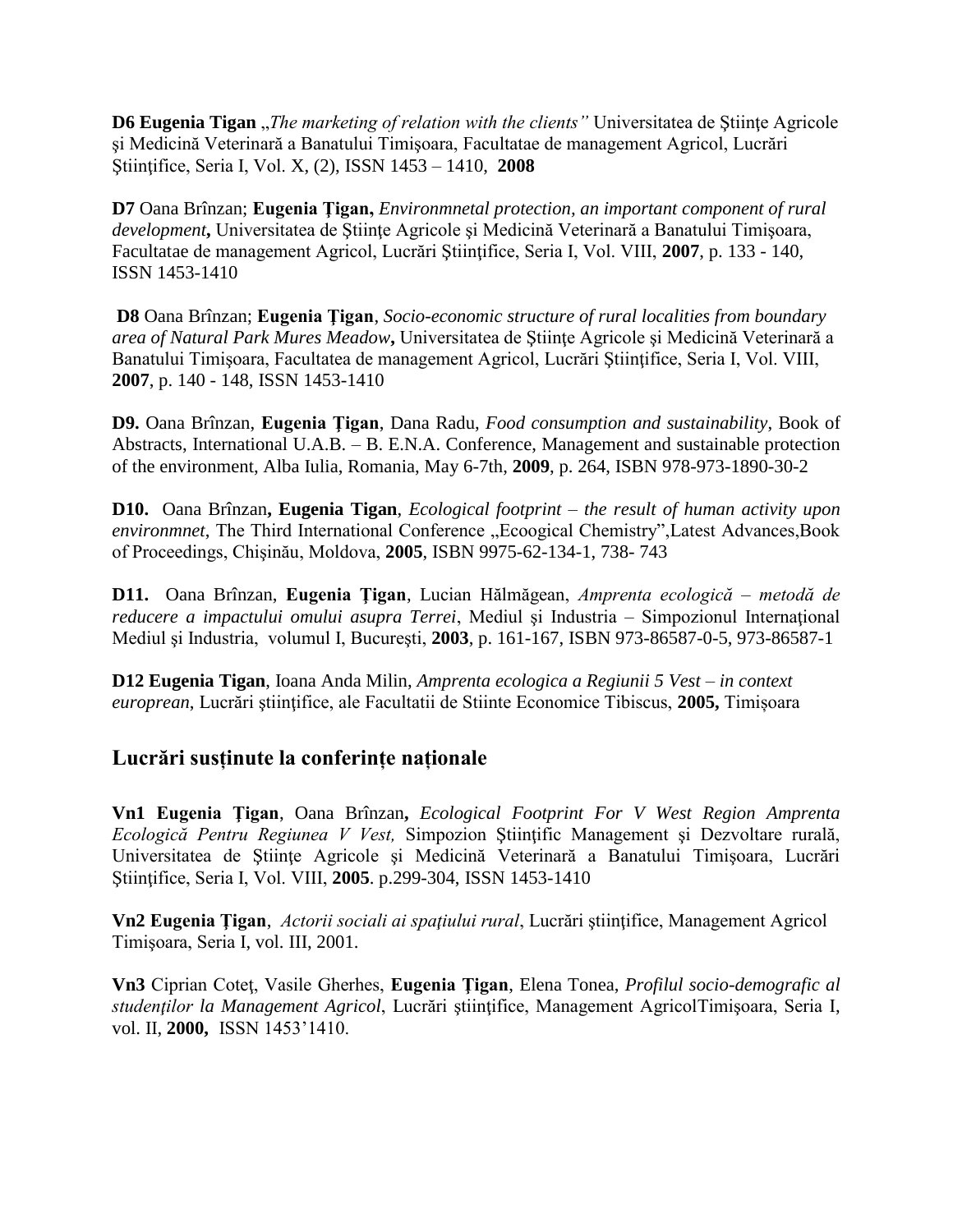**Vn4 Eugenia Ţigan**, *Analiza comparativă a structurii populaţiei după caracteristicile socio economice şi teritoriale la nivel de ţară şi judeţul Timiş*, Lucrări ştiinţifice, Management AgricolTimişoara, Seria I, vol. II, **2000,** ISSN 1453'1410.

**Vn5 Eugenia Ţigan,** Coteţ Ciprian, Bărbălan Anişoara, *Analiza comparativă a numărului şi densităţii populaţiei la nivel de ţară şi a judeţului Timiş*, Lucrări ştiinţifice, Management AgricolTimişoara, Seria I, vol. II, **2000,** ISSN 1453'1410.

**Vn6 Eugenia Tigan,** Oana Brînzan, C. Coteţ, Elena Tonea, Claudia Sârbulescu, Elena Peţ, *Fenomenul migraţional, tendinţe şi perspective în zona de vest,* Lucrări ştiinţifice, Management Agricol, Timişoara, Seria I, vol. I, 1999

**Vn7** Elena Peţ, Cornelia Petroman, I Petroman**, Eugenia Tigan**, Claudia Sârbulescu, Elena Tonea,, I. Peţ, *Reducerile de preţ şi cadourile promoţionale - mijloace de stimulare şi de creştere a vânzărilor,* Lucrări ştiinţifice, Management Agricol, Timişoara, Seria I, vol. I, **1999**

**Vn8** Elena Peţ, Cornelia Petroman, I Petroman, **Eugenia Tigan,** Claudia Sârbulescu, Elena Tonea, I. Peţ, *Comportamentul de cumpărare şi de consum,* Lucrări ştiinţifice, Management Agricol, Timişoara, Seria I, vol. I, **1999**

**Vn9** Claudia Sârbulescu, Elena Peţ, , Elena Tonea, **Eugenia Ţigan,** C. Coteţ, *Securitatea alimentară - o prioritate absolută,* Lucrări ştiinţifice, Management Agricol, Timişoara, Seria I, vol. I, **1999**

**Vn10** Claudia Sârbulescu, Elena Peţ, , Elena Tonea, Cornelia Petroman, **Eugenia Ţigan**, *Transformări socio - economice şi macrostructură,* Lucrări ştiinţifice, Management Agricol, Timişoara, Seria I, vol. I, **1999**

**Vn11 Eugenia Tigan,** Oana Brînzan, C. Coteţ, Elena Tonea, Claudia Sârbulescu, Elena Peţ, *Fenomenul migraţional, tendinţe şi perspective în zona de vest,* Lucrări ştiinţifice, Management Agricol, Timişoara, Seria I, vol. I, **1999**

**Vn12** Elena Tonea, **Eugenia Ţigan**, C. Coteţ, Claudia Sârbulescu, Elena Peţ, Cornelia Petroman, *Probleme actuale ale agriculturi româneşti în perioada tranziţiei spre economia de piaţă,*  Lucrări ştiinţifice, Management Agricol, Timişoara, Seria I, vol. I, **1999**

**Vn13** Elena Tonea, Elena Peţ, Claudia Sârbulescu, **Eugenia Ţigan,** E. Margău, Cornelia Petroman, *Despre asigurarea culturilor agricole*, Lucrări științifice, Management Agricol, Timişoara, Seria I, vol. I, **1999**

**Vn14** Oana Brînzan, **Eugenia Ţigan,** *Structuri agrare în Uniunea Europeană şi particularităţi în România,* Lucrări ştiinţifice, Management Agricol, Timişoara, Seria I, vol. I, **1999**

**Vn15 Eugenia Ţigan,** *Opinii privind unele perspective ale comunităţii locale,* Lucrări ştiinţifice, Management Agricol, Timişoara, Seria I, vol. I, **1999**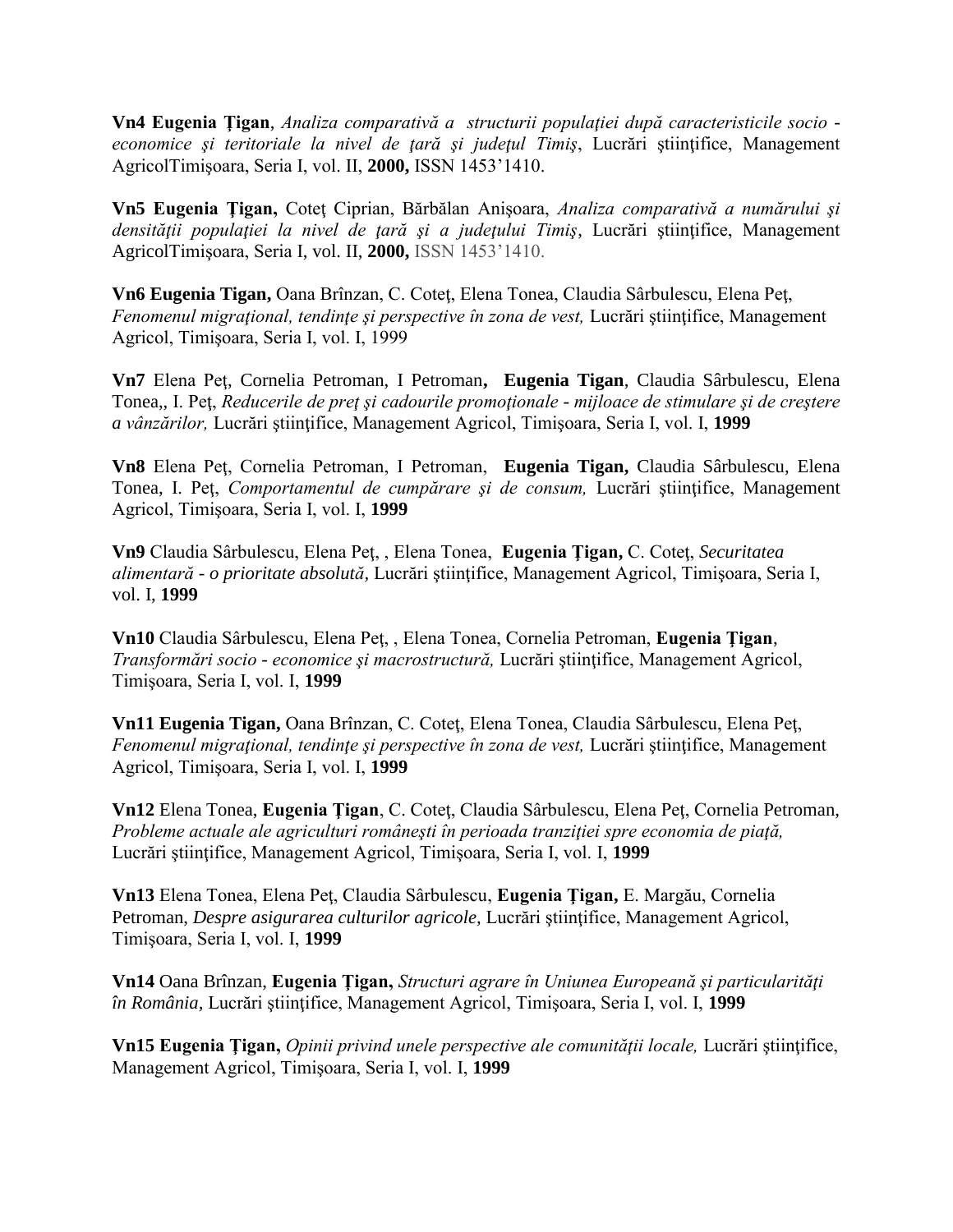**Vn16** Albert F., **Eugenia Tigan**, C. Cotet *Gradul de sadisfactie privind situatia personală a populaţiei rurale. Eşantion Bozovici, Margina, Variaş,* Lucrări ştiinţifice, Management Agricol, Timişoara, Seria I, vol. I, **1999**

**Vn17** Csosz I., **Eugenia Ţigan,** Oana Brînzan, *Perspective privind dezvoltarea integrată a judeţului Timiş - modelul toscan,* Lucrări ştiinţifice, Fac. De Agricultură Simpozion ştiinţific de agronomie, 22 - 23 X , Iaşi **1998**

**Vn18** Albert F., **Eugenia Ţigan**, *Migraţia interjudeţeană - zona de vest,* Lucrări ştiinţifice, Fac. De Agricultură Simpozion ştiinţific de agronomie, 22 - 23 X , Iaşi **1998**

**Vn19** Albert F., **Eugenia Ţigan**, *Aspecte demografice ale zonei de vest în cadrul contextului național*, Lucrări științifice, Fac. De Agricultură Simpozion științific de agronomie, 22 - 23 X, Iaşi **1998**

**VN20** Csoasz Ioan**, Eugenia Țigan,** *Aspecte privind organizarea și promovarea ofertei agroturistice la noi în țară și în zona Grafagnana, Itali,1997, 22 -24 mai,* Simpozionul de comunicări științifice al Facultății de Agricultură, USAMVB din Timișoara.

**Vn21** Csosz Ioan, Sâmbotin Liviu**, Eugenia Țigan,** *Model de calcul a indicatorilor de eficiență economică în fermele familiale,* 1997, Simpozionul de comunicări științifice al Facultății de Agricultură, USAMVB din Timișoara.

# **Citări**

**Citări din<https://scholar.google.ro/scholar?hl=ro&q=eugenia+tigan&oq=Eugenia+Ti>**

[CITARE] **Marketing, Ed T EUGENIA** - Universitatii "Aurel Vlaicu" din Arad, 2008, **[Citat de](https://scholar.google.ro/scholar?cites=916660095897398270&as_sdt=2005&sciodt=0,5&hl=ro)  [3 ori](https://scholar.google.ro/scholar?cites=916660095897398270&as_sdt=2005&sciodt=0,5&hl=ro)** [Articole cu conţinut similar](https://scholar.google.ro/scholar?q=related:_mu9I4ChuAwJ:scholar.google.com/&hl=ro&as_sdt=0,5) [Citați](https://scholar.google.ro/scholar?hl=ro&q=eugenia+tigan&oq=Eugenia+Ti) [Salvați](https://scholar.google.ro/scholar?hl=ro&q=eugenia+tigan&oq=Eugenia+Ti)

### **1.** [CITARE] **Dezvoltarea integrată a spaţiului rural**

E **Ţigan** - 2003 – Eurostampa, **[Citat de 2 ori](https://scholar.google.ro/scholar?cites=8572291617813522895&as_sdt=2005&sciodt=0,5&hl=ro)** [Articole cu conţinut similar](https://scholar.google.ro/scholar?q=related:z2nV9s7l9nYJ:scholar.google.com/&hl=ro&as_sdt=0,5) [Citați](https://scholar.google.ro/scholar?hl=ro&q=eugenia+tigan&oq=Eugenia+Ti) [Salvați](https://scholar.google.ro/scholar?hl=ro&q=eugenia+tigan&oq=Eugenia+Ti)

#### **2. [ENVIRONMENTAL MONITORING THROUGH ECOLOGICAL](http://search.ebscohost.com/login.aspx?direct=true&profile=ehost&scope=site&authtype=crawler&jrnl=15829596&AN=33382991&h=l9iEhRvJRSUq6sXb6hSbyQgB%2B%2BU%2BPRGlrpWe9bedk1kSPqWZ%2BdLC5OuMon08i9U5Yps1ZiZCtDZdnFNDuZXGLw%3D%3D&crl=c)  [FOOTPRINT.](http://search.ebscohost.com/login.aspx?direct=true&profile=ehost&scope=site&authtype=crawler&jrnl=15829596&AN=33382991&h=l9iEhRvJRSUq6sXb6hSbyQgB%2B%2BU%2BPRGlrpWe9bedk1kSPqWZ%2BdLC5OuMon08i9U5Yps1ZiZCtDZdnFNDuZXGLw%3D%3D&crl=c)**

O Brinzan, E **Tigan**… - … & Management Journal ( …, 2005 [-search.ebscohost.com](http://search.ebscohost.com/)

Abstract The impact of any human group on the environment described as the effect of three different factors is analyzed. The first one is the number of people, does mean the population. The second one is the measurement of average resources. The last is the, **[Citat de 2](https://scholar.google.ro/scholar?cites=18418490347246442390&as_sdt=2005&sciodt=0,5&hl=ro)  [ori](https://scholar.google.ro/scholar?cites=18418490347246442390&as_sdt=2005&sciodt=0,5&hl=ro)** Articole cu continut similar [Toate cele 2 versiuni](https://scholar.google.ro/scholar?cluster=18418490347246442390&hl=ro&as_sdt=0,5) CitatiSalvați

### **3.** [CITARE] **Securitatea alimentară–o prioritate absolută**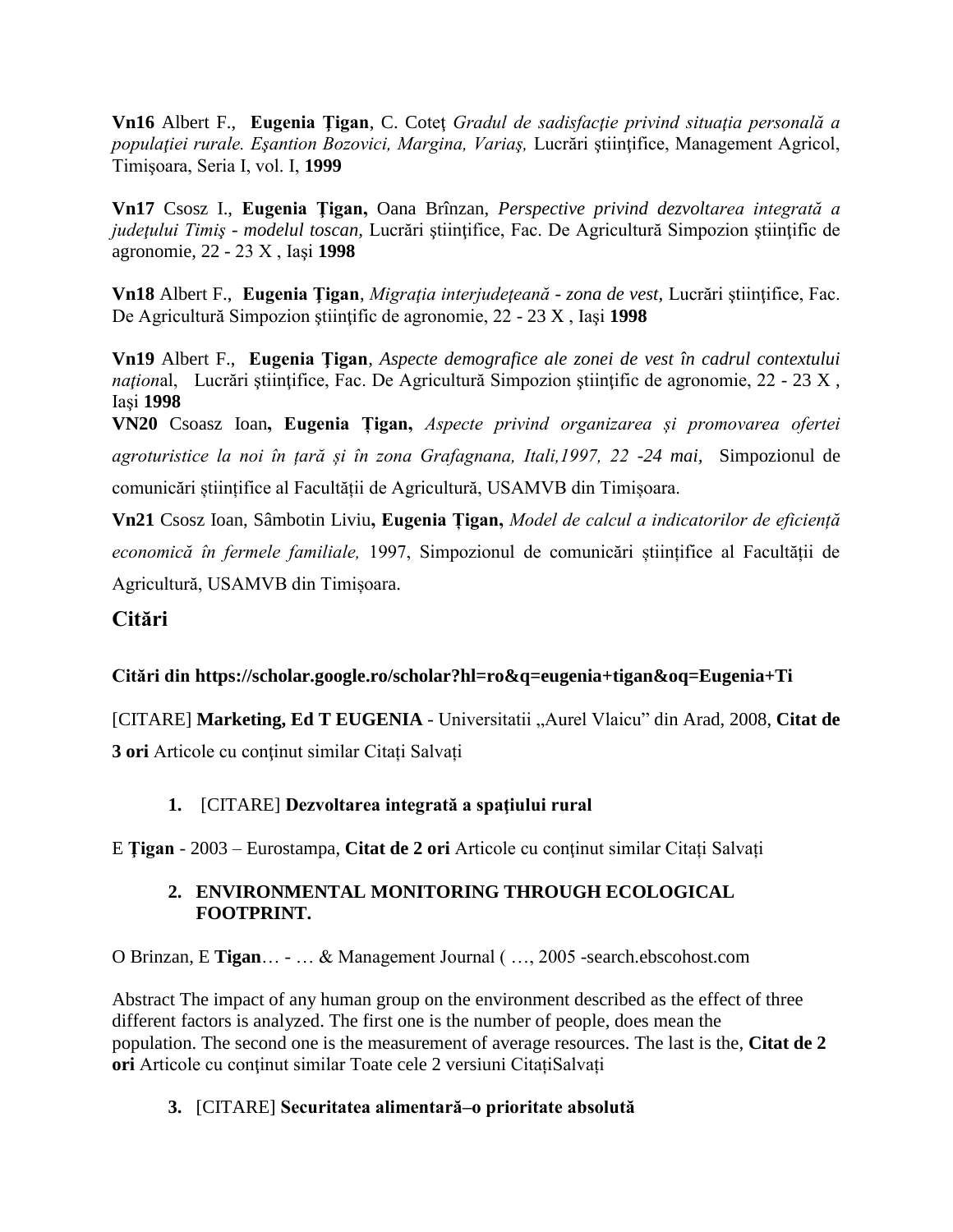C SÎRBULESCU, E PET, E TONEA, E **TIGAN**, C COTET - Lucr. Şt."Dezvoltare …, 1999, **[Citat de 2 ori](https://scholar.google.ro/scholar?cites=8876278213504951764&as_sdt=2005&sciodt=0,5&hl=ro)** [Articole cu conţinut similar](https://scholar.google.ro/scholar?q=related:1GWAswHgLnsJ:scholar.google.com/&hl=ro&as_sdt=0,5) [Citați](https://scholar.google.ro/scholar?hl=ro&q=eugenia+tigan&oq=Eugenia+Ti) [Salvați](https://scholar.google.ro/scholar?hl=ro&q=eugenia+tigan&oq=Eugenia+Ti)

#### **4. [PDF] [Agricultural Restructuring and Rural Development of Romania with](http://usab-tm.ro/pdf/Rezumate2000.pdf)  [regards to Accessing the European Union](http://usab-tm.ro/pdf/Rezumate2000.pdf)**,

[PI Otiman](https://scholar.google.ro/citations?user=liAagMAAAAAJ&hl=ro&oi=sra) - Banat's University of Agricultural Sciences Timisoara, 2000 - [usab-tm.ro](http://usab-tm.ro/) **EUGENIA TIGAN**\* \* Banat's University of Agricultural Sciences and Veterinary Medicine, Timisoara, Romania. **... EUGENIA TIGAN** \*, C. COTET\*\*, ANIŞOARA BARBALAN \* \* Banat's University of Agricultural Sciences and Veterinary Medicine, Timisoara, Romania. **.., [Citat de 3](https://scholar.google.ro/scholar?cites=1949790505363403717&as_sdt=2005&sciodt=0,5&hl=ro)  [ori](https://scholar.google.ro/scholar?cites=1949790505363403717&as_sdt=2005&sciodt=0,5&hl=ro)** [Articole cu conţinut similar](https://scholar.google.ro/scholar?q=related:xXOdWiIMDxsJ:scholar.google.com/&hl=ro&as_sdt=0,5) [Toate cele 3 versiuni](https://scholar.google.ro/scholar?cluster=1949790505363403717&hl=ro&as_sdt=0,5) [CitațiSalvați](https://scholar.google.ro/scholar?hl=ro&q=eugenia+tigan&oq=Eugenia+Ti) [Mai multe\[PDF\] psu.edu](https://scholar.google.ro/scholar?hl=ro&q=eugenia+tigan&oq=Eugenia+Ti)

### **5. [PDF] [How Sustainable is Food Consumption in Romania](http://citeseerx.ist.psu.edu/viewdoc/download?doi=10.1.1.846.5360&rep=rep1&type=pdf)**

O Brinzan, E **Tigan** - Bulletin UASVM Agriculture, 2009 - Citeseer

Abstract. Sustainable food consume is not just about how much food we consume is about what sort of food consume too. Food consume is depending by our lifestyle, our income, information, market offer. Our food consume drag an entire chain reaction determined by, **[Citat](https://scholar.google.ro/scholar?cites=5371854384887605338&as_sdt=2005&sciodt=0,5&hl=ro)  [de 1 ori](https://scholar.google.ro/scholar?cites=5371854384887605338&as_sdt=2005&sciodt=0,5&hl=ro)** [Toate cele 3 versiuni](https://scholar.google.ro/scholar?cluster=5371854384887605338&hl=ro&as_sdt=0,5) [Citați](https://scholar.google.ro/scholar?hl=ro&q=eugenia+tigan&oq=Eugenia+Ti) [Salvați](https://scholar.google.ro/scholar?hl=ro&q=eugenia+tigan&oq=Eugenia+Ti) [Mai multe](https://scholar.google.ro/scholar?hl=ro&q=eugenia+tigan&oq=Eugenia+Ti)

# **Contracte de cercetare**

**1.** În **1997** am fost membru în echipa de cercetare, ACE PHARE95 - Rural financial market development for small private farm sector, din partea USAMVB Timișoara, , coordonator Universitatea Hohenheim, Stuttgart, Germania, am efectuat cercetări de teren în spatial rural din județul Timiș.

**2.** Am fost membru în echipa de cercetare în *Contract cu Banca Mondiala- nr. 12166 din 1998 – incheiat in 2004*, Director de contract prof. Dr. Sambotin Liviu,."*Perfectionarea profesionala a fermierilor in cadrul exploatatiilor agricole private in vederea eficeintizarii productiei agricole*." Valoarea proiectului 22.000 euro.

**3**. Între **1997 și 1998** am fost membru ăn echipa de cercetare a Proiectului PHARE RO – 9505- 04-02, *Dezvoltare rurală în România*, proiectul având ca beneficiar Ministerul Agriculturii și Alimentației din Romănia, în colaborare cu UrbanProiect București și centrele universitare din Timișoara, Cluj, București și Iasi, denumite Observatoare în acest proiect, formate din echipe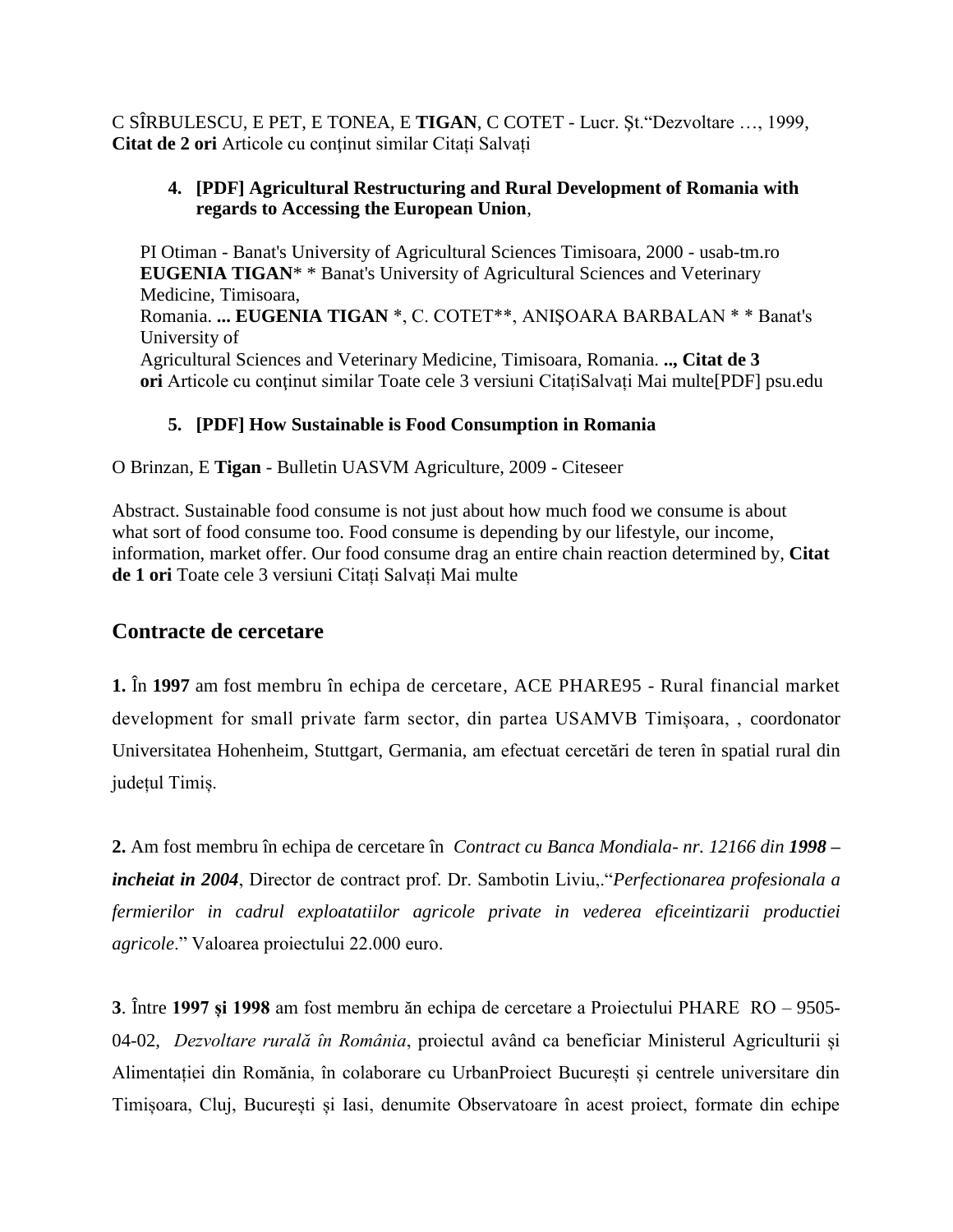multidisciplinare, sub coordonarea Uniunii Europene prin reprezentantul aceteia dr. Stefano Cocchi. Valoarea proiectului 30.000 euro. Din cadrul Observatorului din Timișoara am facut parte din echipa de cercetare, multidisciplinară, avand ca coordonator pe Acad. Dr. Păun Ioan Otiman, pe prof. dr. Csosz Ion și prof. dr. Francisc Albert.

Scopul acestui proiect a fost acela de a face o diagnoză a spațiului rural din România în vederea identificării principalelor probleme cu care se confruntă comunitățile rurale și a definirii unor strategii de dezvoltare rurală. Rezultatele acestei ample cercetări la nivel național sunt cuprinse în **Carta Verde a Dezvoltării Rurale din România**.

**4**. În **1999 a**m fost membră în echipa cercetare a *Proiectului TEMPUS – JEP 14323/*1999, din partea USAMVB din Timișoara, alaturi de Universitatea din Firenze, Facultatea de Agricultură, și Universitatea din de Științe Agricole din Bucuresti, prin care am facut un stagiu în perioada **Noiembrie 1999 - decembrie 1999**, valoarea proiectului 10.500 euro la Universitatea din Firenze, Deparatmentul de Economie Estimativă Agricolă şi Silvică - pe teme de economie, marketing și sociologie rurală.

**5** . Am facut parte din echipa de cercetare a Proiectului CNCSIS nr. 1366 din **2001 - 2004** cu tema " *Proiectarea dimensiunii si structurilor de productie din fermele private, in zona Banatului."* Director de proiect prof. dr. Sambotin Liviu și Acad.prof. dr. P.I. Otiman, Valoarea proiectului 27.700 euro.

**6**. În perioada **2002 – 2004** am facut parte din **colectivul de cercetare** al proiectului european **TRUC "***Transforming rural comunication***"** la Departamentul de Agronomie si Gestiunea Ecosistemelor din cadrul Universitatii din Pisa, finantat prin Consortiul Pisa Ricerche, sub coordonarea prof. Gianluca Brunori, în valoare de 10.000 de euro.

**7.** Între **2007-2008,** am fostut parte din **echipa de cercetare în** Proiectul european *"DOLCETA", Siguranţa produselor şi serviciilor şi drepturile consumatorului european, Nr.655/08.03.2007, valoare: 48.000 euro, finanţator* EUCEN (European Universities Continuing Education Network) & Commission of the European Communities, DGSANCO (The Health and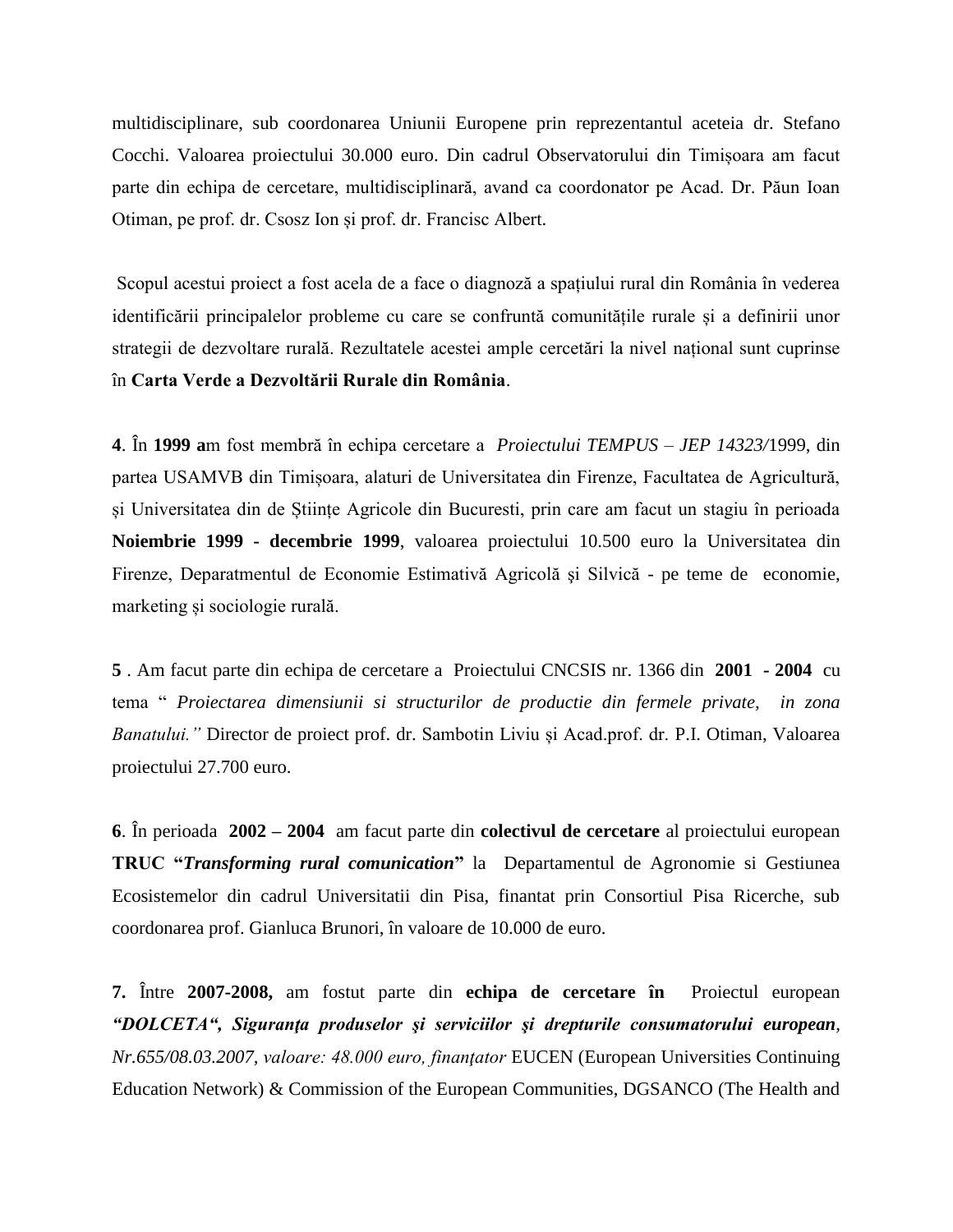Consumer Protection Directorate General). Responsabil contract: Prof.dr.Dorin Herlo, coordonator al modului 5.

**8**. În **2008** am fost **Director de proiect** în proiectul "*Oro blu II. La memoria del territorio"* între Asociatia Progetto Arkès din Roma, Italia și Universitatea Aurel Vlaicu din Arad, Semnat la Roma cu nr. 8619 din 05.06.2008, finalizat cu o carte: "La Storia e l'Economia dell'Alta Valle *dell'Aniene – I castelli, le rocche e la natura degli antichi borghi"*, valoarea contractului de cercetare fiind de 10.000 euro. Carte premiată cu **Mențiune la Premiul Roma, 2009.**

**9.** Între **2008** și **2009** am fost **Director de proiect** în proiectul "*Oro blu IV. Monti Ernici: Ipotesi di un percorso culturale*", intre Asociatia Progetto Arkès din Roma, Italia si Universitatea Aurel Vlaicu din Arad, Proiect semnat Roma cu nr. 2042 din 24.09.2008, valoarea contractului de cercetare fiind de 32.000 euro. Finalizat cu cartea *Sorgenti e terme nella valle del Sacco*, publicată în 2009

**10**. Tot în **2009** am facut parte **din echipa de cercetare** al proiectului "**Studiu de prefezabilitate privind dezvoltarea turistică al Canalului Morilor"**, finanțator Asociatia Canalul Morilor valoare 110 000 RON.

**11.** În **2010** am fost **Director de proiect** în proiectul *Oro blu VI. Territorio e terme della bassa valle del Tevere* între Asociatia Progetto Arkès din Roma, Italia si Universitatea Aurel Vlaicu din Arad, nr. 139 din 22.01.2010, finalizat cu cartea " *Territorio e terme della bassa valle del Tevere,* valoarea contractului de cercetare fiind de 2.300 euro,

**12**. Tot în **2010** am fost **Director de proiect** în proiectul *Un viaggio nella memoria delle strade del Lazio* între Asociatia Progetto Arkès din Roma, Italia si Universitatea Aurel Vlaicu din Arad, iulie – nr. 2276 din 14.10. 2010**,** valoarea de 1.500 euro, finalizat cu cartea "*Un viaggio nella memoria delle strade del Lazio"*.

**13**. În perioada **2012 – 2014** am fost Director de proiect în echipa multidisciplinară a proiectului *Biodiversità di Specie ad Elevato Valore Nutraceutico ed Agroenergetico* **(AGRO.BIO.),**